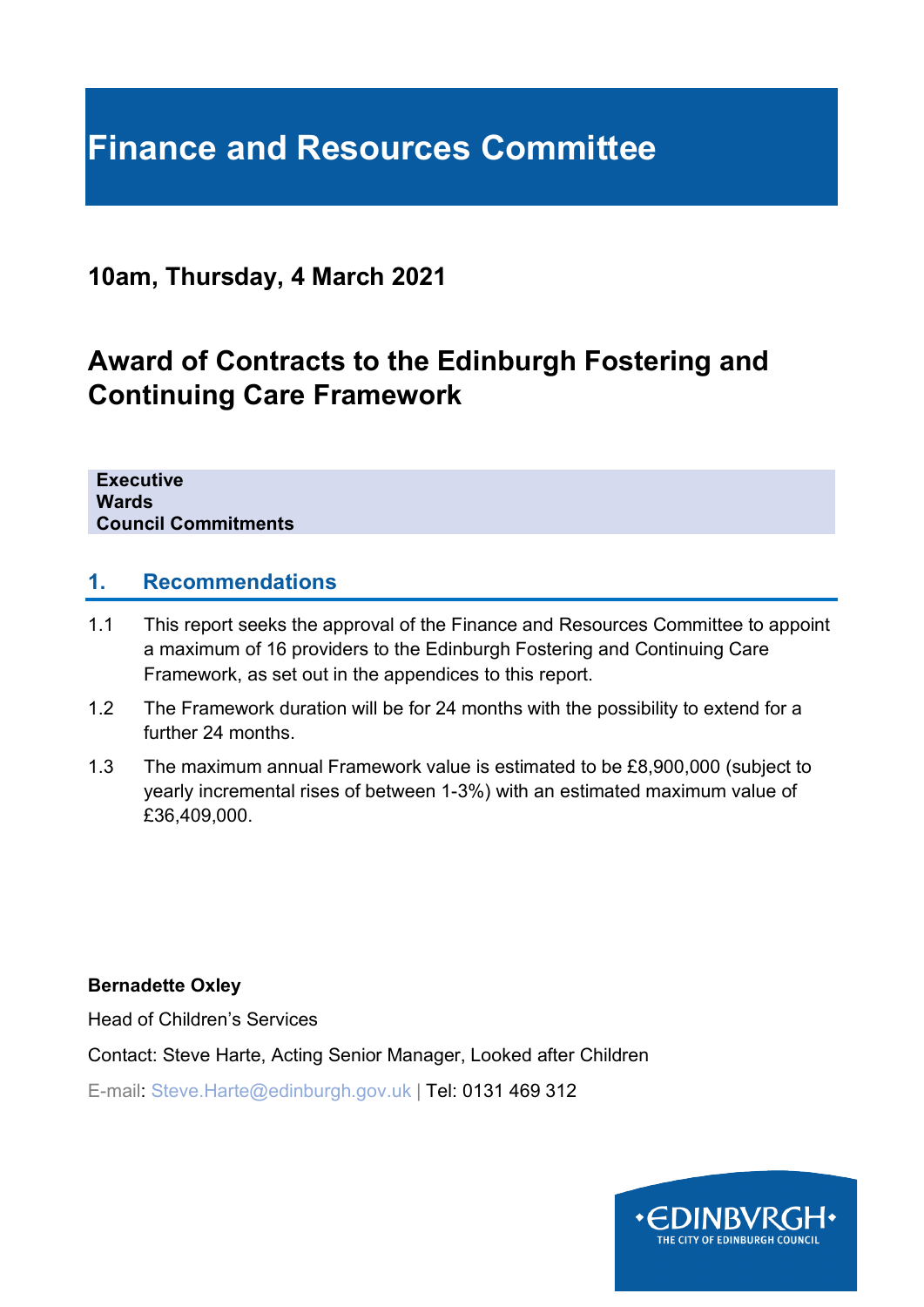# **Report**

## **Award of Contracts to the Edinburgh Fostering and Continuing Care Framework**

#### **2. Executive Summary**

- 2.1 The City of Edinburgh Council currently purchases approximately 200 fostering placements from independent providers. Current annual expenditure on independent foster placements is estimated at £8.5m. The estimated impact of the new framework is an increase of £0.4m resulting in an annual cost of £8.9m. This can be contained within the budget available for independent foster care.
- 2.2 These placements are purchased in accordance with the requirements of the Looked After Children (Scotland) Regulations 2009 and the Children and Young People (Scotland) Act 2014.
- 2.3 As such it is recommended that the Finance and Resource Committee approves the award of 16 providers to the Edinburgh Fostering and Continuing Care Framework.

#### **3. Background**

- 3.1 The City of Edinburgh Council is committed to getting it right for every child whether they live at home or in an alternative placement. Our priorities include helping children to live in safe and supportive families, improving achievement, and closing any gaps in attainment.
- 3.2 The primary strategic objective for looked after & accommodated children (LAAC) continues to be, to deliver early intervention approaches so that fewer children and young people (C&YP) need to be accommodated and looked after away from home in the longer term.
- 3.3 For those children where this is not possible, the Council is committed to the provision of the highest quality foster care which meets the needs of the individual children.
- 3.4 The balance of care has resulted in a favourable improvement in the proportion of overall foster placements purchased from the private sector. In 2013 the proportion of overall foster placements purchased from the independent sector was 45% which was significantly higher than the national position of 25%.Investment in the in-house fostering service has seen this figure improve considerably and the percentage has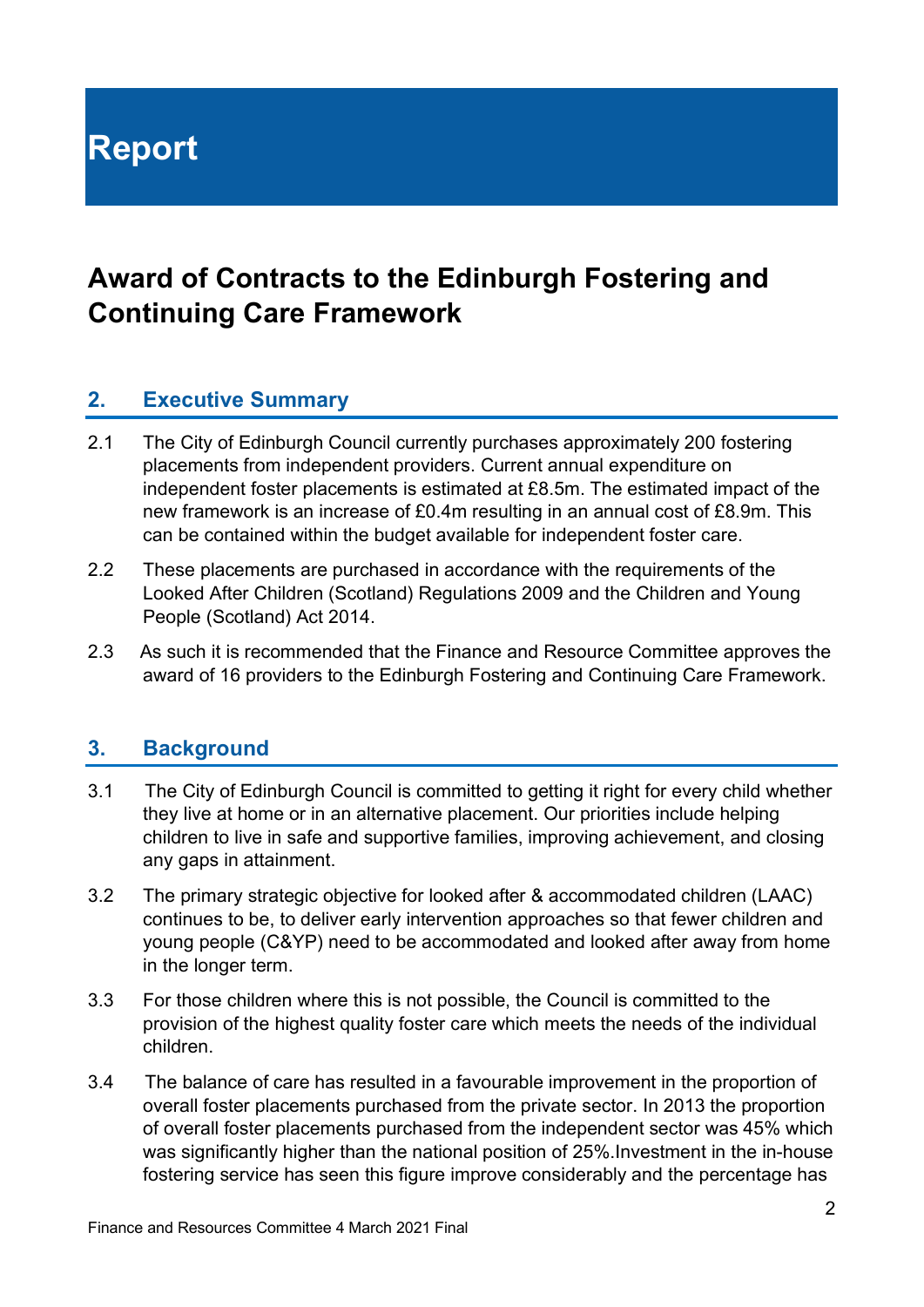reduced to 31% which is in line with current national position. The overall number of placements purchased from independent providers has reduced each year since 2013. At March 2013 there were 271 placements and this has reduced to 171 as at December 2020. In the current financial year there has been a reduction of 11 placements to date delivering estimated annual savings of £0.47m. Family Based Care ongoing recruitment of foster and kinship carers is proving successful; however, it is not sufficient to meet demand. Independent providers of foster care are more cost-effective than providers of residential care and we need to secure availability and compliance to prevent escalation in this regard.

- 3.5 Historically, 78% of this expenditure is captured via the 1015 Scotland Excel National Fostering Framework, with the remaining being regulated by local agreements, individual contracts or waivers.
- 3.6 By establishing a City of Edinburgh Council's Framework for Fostering and Continuing Care Services, the Council will be able to achieve the following;
	- 3.6.1 To capture bespoke requirements which Children's Services had identified as missing within the National Framework, covered by specific lotting criteria;
		- Lot 1 Mainstream
		- Lot 2 Specialist
		- Lot 3 Short Breaks
		- Lot 4 Continuing Care
		- Lot 5 Permanent Placements
	- 3.6.2 A specification which meets Edinburgh's requirement.
	- 3.6.3 To build closer relationships with the Independent Fostering Care Providers.
	- 3.6.4 This may help with the balance of care with less children and young people in Residential accommodation. Potential savings relating to a move from residential placement to independent foster provision are estimated at £0.1m per annum for each successful move.
	- 3.6.5 To reduce Children's Services resource needing to be allocated to negotiations.
	- 3.6.6 To have transparency of costs, tighter controls on yearly uplifts, and clear planning for the next 4 years of the Framework.

#### **4. Main report**

- 4.1 A Prior Information Notice (PIN) was issued on 19th August 2019 to engage the wider marker in a set co-production event. This event took place on 4th September 2019 at Edinburgh City Chambers to have an open and transparent discussion with both established providers and any potential providers. There were 16 established foster care organisations who noted interest in the original PIN.
- 4.2 The co-production event was interactive and encouraged interested parties to discuss and generate ideas for improving services for C&YP.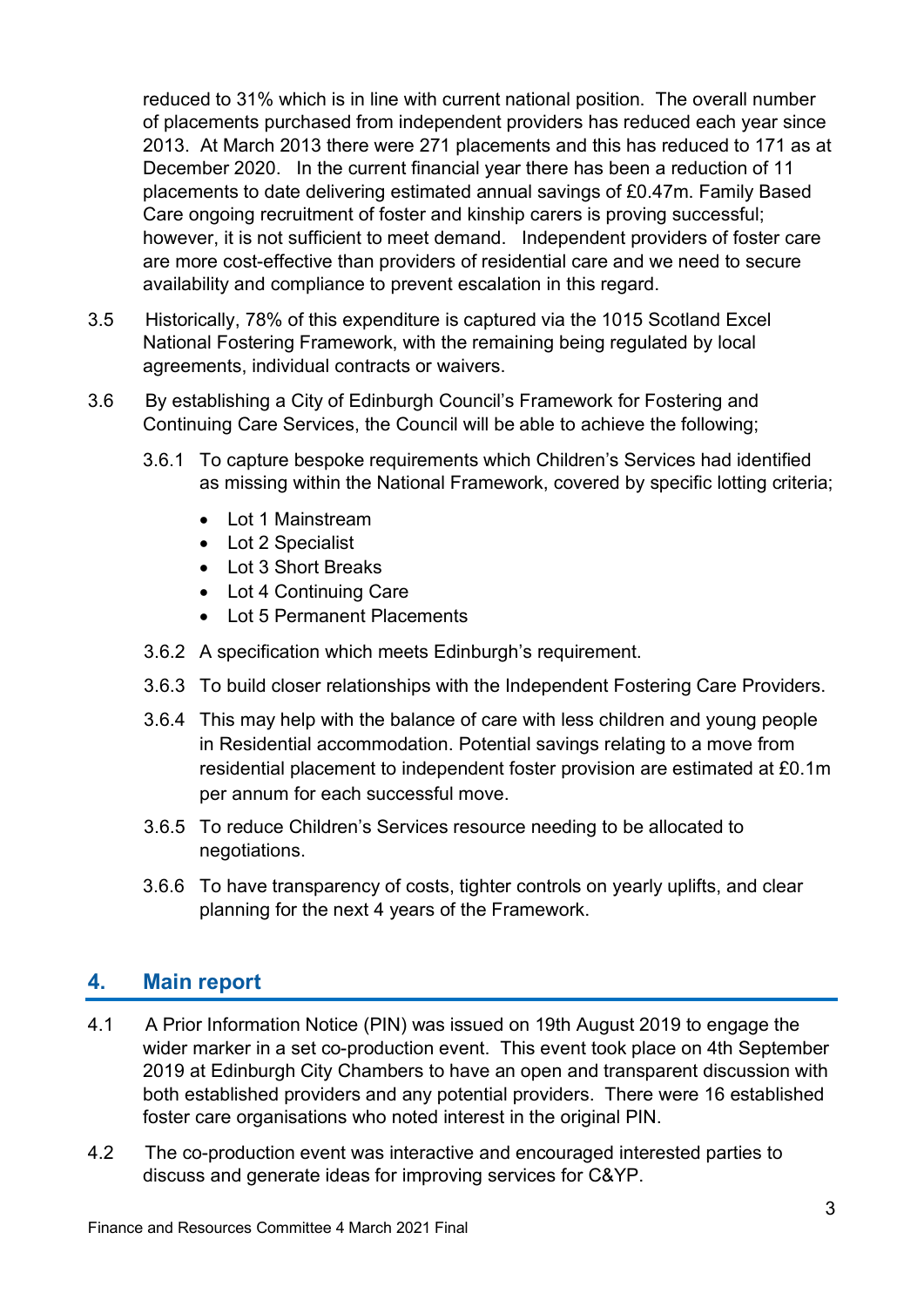- 4.3 As an outcome of the PIN, the co-production discussions focused on the following;
	- 4.3.1 To capture ideas of best practice to improve Information Sharing, create efficiencies, Transport, Transition and Exit Planning, Training and Development, Absence from placement, Changes to Education, Notification of Child Protection issues;
	- 4.3.2 To develop a specification which encouraged providers to work in a strengthsbased, solution focussed and restorative manner; To enable the voices of children and their families to inform the support provided and contribute to solutions; demonstrate efficiencies, innovation and added value; contribute to a wider learning culture within the partnership to improve outcomes; provide sustainable best-value approaches.
- 4.4 Feedback was provided in the form of a "You said, we did" whereby the Council confirmed where we would apply the comments and suggestions made at the coproduction event (where appropriate). This was also published on the Public Contracts Scotland portal for all providers who noted interest to view.
- 4.5 As part of the process and due to COVID-19, Commercial and Procurement Services also requested feedback on the timing of the publication of the tender (to ensure that providers had capacity) and the draft specification. Most providers suggested that we hold the tender until May or June 2020 and 3 providers communicated improvements or changes which they would like to see in the specifications. The Council adjusted the timeline and the specification where it was possible to do so.
- 4.6 The Council undertook a Competitive Procedure with Negotiation in accordance with the Public Contracts (Scotland) 2015 Regulations with the Light Touch Regime applied.
- 4.7 The Competitive Procedure with Negotiations consisted of the following stages:
	- 4.7.1 Stage One, First Tender Stage, commenced on 18<sup>th</sup> June 2020 with a closing date of 31<sup>st</sup> July 2020. Tender submissions from 16 providers over the 5 lots were evaluated on quality and price.
	- 4.7.2 Stage Two, Negotiation based on price only, commenced on 4<sup>th</sup> September 2020 for a period of one week. All 16 Service Providers attended individual negotiation meetings to discuss their pricing schedule and breakdown of costs.
	- 4.7.3 Stage Three, Final Tender Stage, all Service Providers were invited to re-submit a final Pricing Schedule by 30<sup>th</sup> September 2020. Final tenders included a mix of reduced rates and volume discounts.
- 4.8 A cost: quality ratio of 30:70 was applied as quality was considered to be of higher importance.
- 4.9 Following evaluation, all 16 Service Providers are recommended to be awarded a place on the Framework Agreement:
	- 4.9.1 Lot 1 Mainstream will feature 12 Service Providers.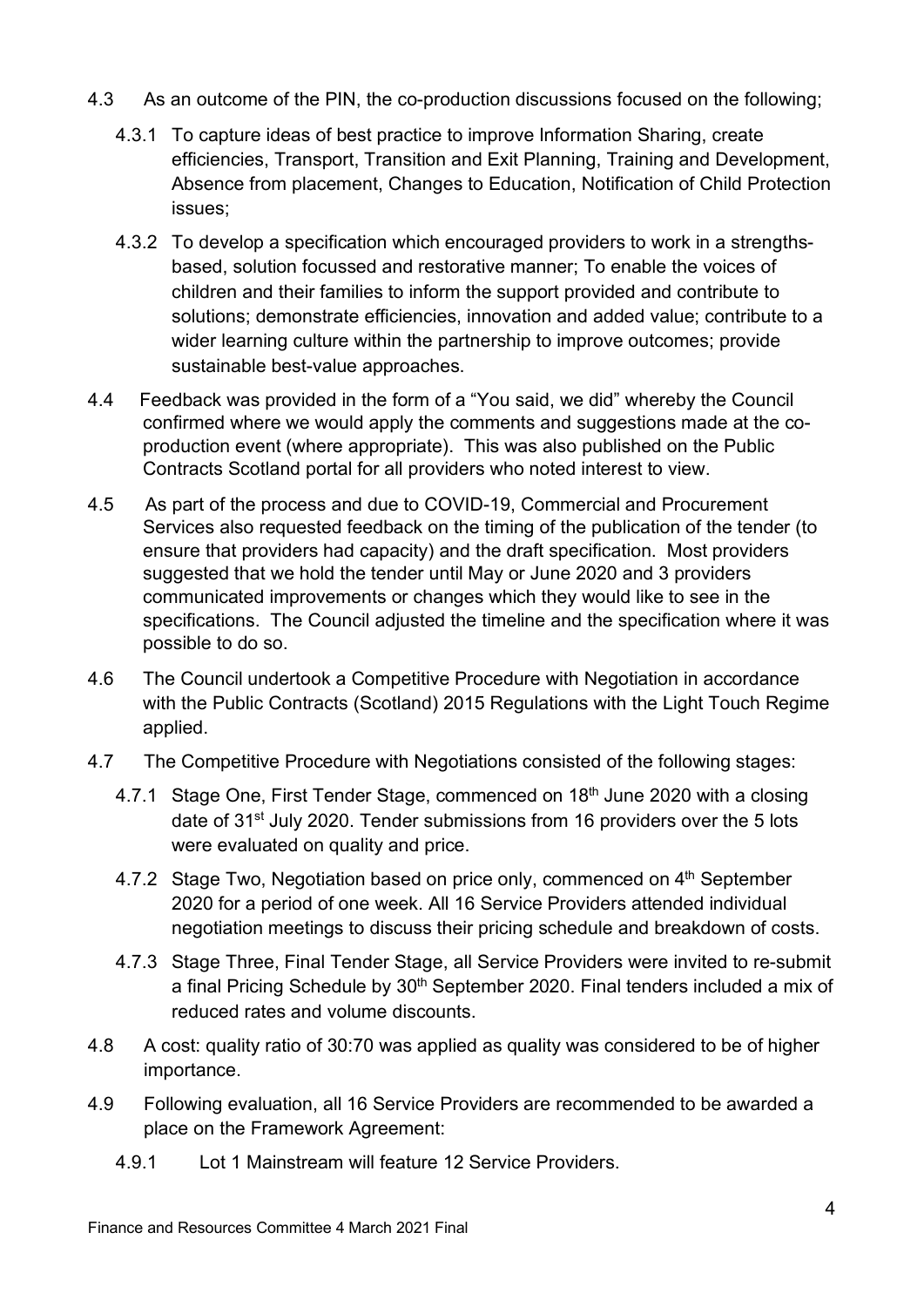- 4.9.2 Lot 2 Specialist will feature 16 Service Providers.
- 4.9.3 Lot 3a Short Breaks (Mainstream) will feature 12 Service Providers.
- 4.9.4 Lot 3b Short Breaks (Specialist) will feature 9 Service Providers.
- 4.9.5 Lot 4 Continuing Care will feature 14 Service Providers.
- 4.9.6 Lot 5a Permanent Placements (Mainstream) will feature 13 Service Providers.
- 4.9.7 Lot 5b Permanent Placements (Specialist) will feature 14 Service Providers.
- 4.10 It is anticipated that the Framework Agreement will commence in April 2021 for an initial period of two years, with the option for the Council to extend for a further period of up to two twelve months.
- 4.11 A summary of tendering and the tender evaluation process is attached at Appendix 1 and providers recommended for award is attached at Appendix 2.

#### **5. Next Steps**

- 5.1 Upon approval by the Finance and Resources Committee, call -off contracts will be awarded to the named service providers. Any new requirements will be allocated to providers based on ranking, capacity of the providers and foremost, the Child or Young Person's individual requirements.
- 5.2 This Framework Agreement will be managed by the Commissioning Officer within Communities and Families, who will monitor Outcomes for the Child or Young Person supported by the Service and further Key Performance Indicators and Community Benefits.
- 5.3 The Contracts and Grants Management team (CAGM) will engage with the Commissioning Officer, to ensure that effective contract management is delivered throughout the lifecycle of the Framework Agreement.

#### **6. Financial impact**

- 6.1 An Edinburgh Framework will have capacity to include all the providers of foster care which the Council currently uses, and the need for individual contracts and waivers will be negated through consistent use of the current Terms and Conditions. Major providers will be able to continue to offer best value and volume discounts.
- 6.2 Under the Scotland Excel Framework (which was extended due to COVID-19 and ends on  $30<sup>th</sup>$  June 2020) there have been three price variances since the framework began – varying from 2% to 14% from 3 providers only. There has been little consideration to inflation throughout the 4-year term. The Council has received the benefit of the limited inflationary uplifts applied over this 4-year period.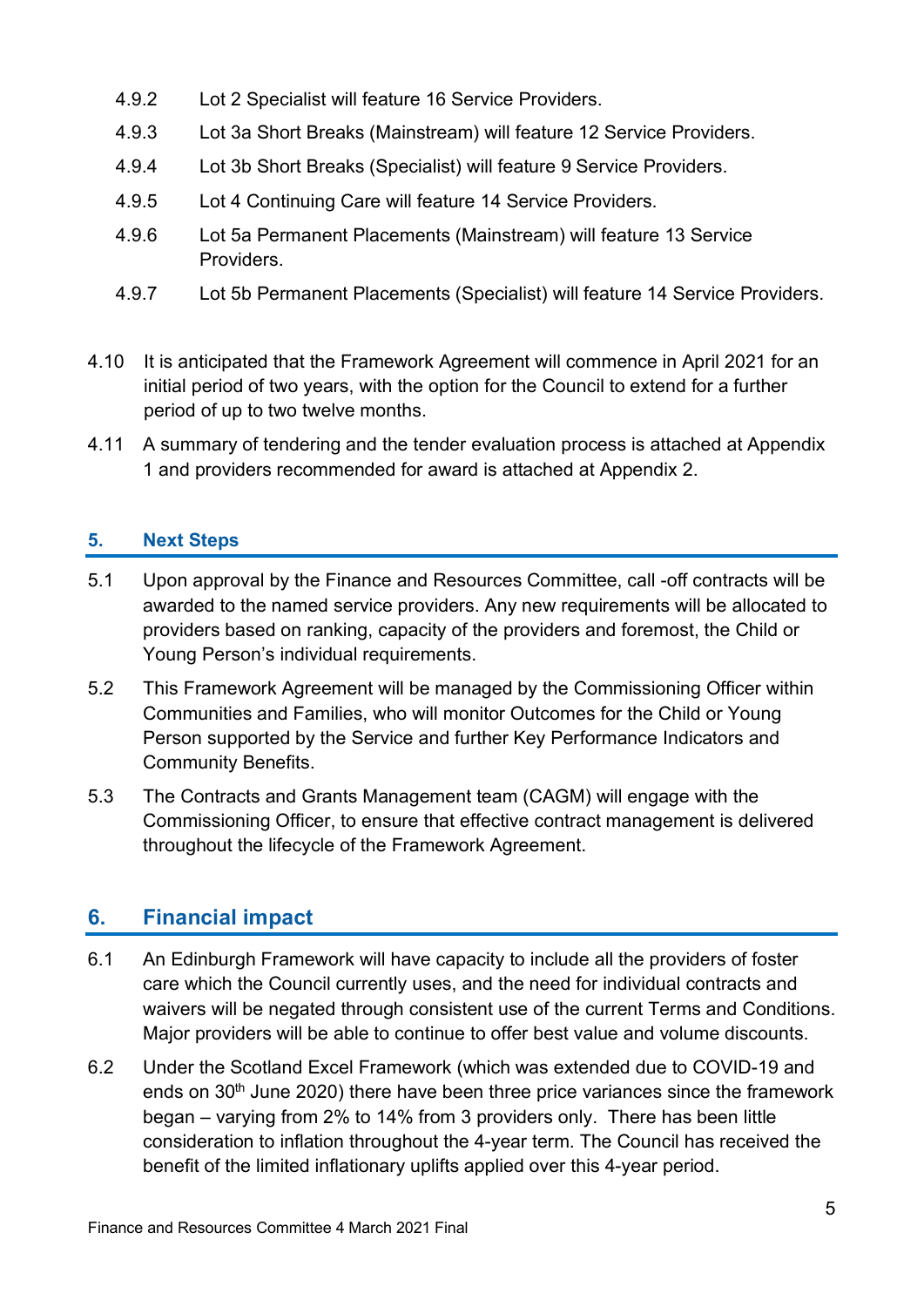- 6.3 Historically, legacy foster care placements have remained at the original agreed contract rate at time of placement. Service Providers have stated during negotiations that this is not sustainable and could be deemed as being unfair and detrimental to the foster carers as this causes a variance within their pool of carers. In the interests of transparency and equal terms and conditions for foster carers, it has been agreed to move all legacy placements to the new framework.
- 6.4 Inflationary rates on CPIH measure have increased by 8.2% in the previous four years.
- 6.5 The estimated impact of the new framework is £0.4m. Additional costs will be funded from inflationary provision which is provided within the revenue budget for third party providers and from expected savings due to a reduction in the number of independent placements being purchased, as detailed at 3.4 This is in line with the Balance of Care aims to reduce independent placements with a reduction in overall numbers of 20% having been achieved over the last 3 years.
- 6.6 Incremental inflation will be applied at an average of 1.5% from 2022/23 onwards.
- 6.7 Ranking will change on a year to year basis due to the specific changes in pricing per annum.
- 6.8 All providers have passed financial assessments, which minimises risk to the Council.

#### **7. Stakeholder/Community Impact**

- 7.1 We have consulted with relevant professionals from Practice Teams, Family Based Care, Legal Services, Procurement and Continuing Care Services, in the process of compiling the Fostering Specification that accompanies the process of going out to tender for the Fostering Framework.
- 7.2 Consultation and engagement were undertaken in the form of an Open Event in September 2019. Service Providers were able to ask questions and provide suggestions through a feedback form.
- 7.3 Throughout the process we have considered Carers and Children and Young People's rights and ensured that these are paramount to the functioning of the Framework.
- 7.4 All Service Providers on the Framework Agreement answered the questions on Community Benefits, Sustainability and Fair work Practice, with the majority of the providers responses being deemed excellent by the evaluation board; which means that they have provided evidence that their organisations go above and beyond compliance with their legal obligations.
- 7.5 All Service Providers pay the Scottish Real Living Wage and above, with six Service Providers being accredited. A few of the Service Providers confirmed that they are committed to the Scottish Business Pledge.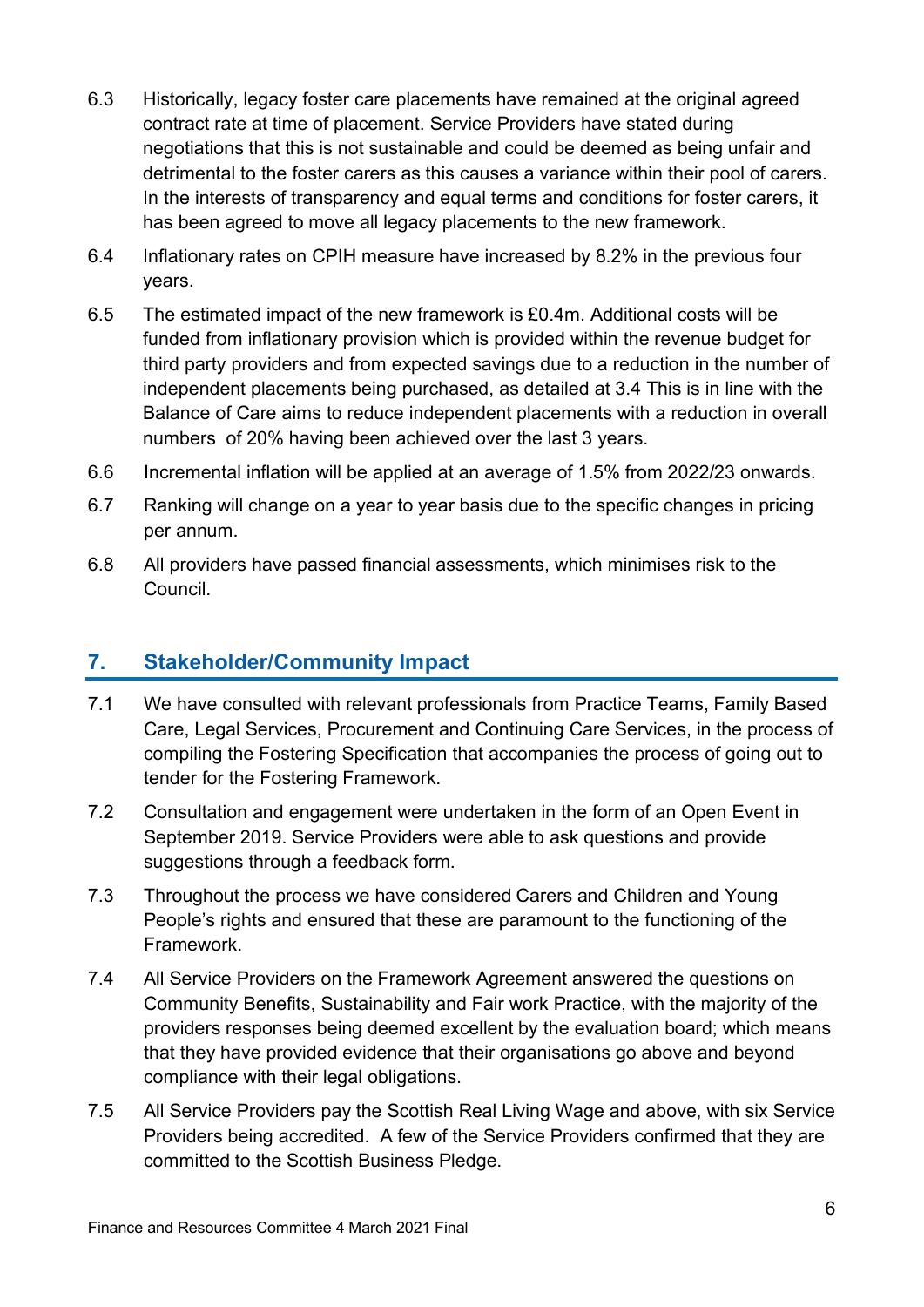- 7.6 This Framework will support 12 Small to Medium Sized Enterprises (SME's).
- 7.7 An IIA and DPIA have been completed. The IIA has been signed off and sent to Head of Service. The DPIA has been sent to Information Compliance. Reference number is pending.

#### **8. Background reading/external references**

- 8.1 The Provider shall promote the principles behind the National Care Standards, which include dignity, privacy, choice, safety, realising potential and equality and diversity.
- 8.2 In delivering the Service, the Provider shall consider the following policies and Guidance where appropriate:
	- Guidance on the Looked After Children (Scotland) Regulations 2009 (March 2011 (Web only publication, published 10 March 2011 [http://www.scotland.gov.uk/Publications/2011/03/10110037/0\)](http://www.scotland.gov.uk/Publications/2011/03/10110037/0)
	- Getting it right for Every Child (for information and guidance refer to: [http://www.scotland.gov.uk/Topics/People/Young-People/gettingitright/background\)](http://www.scotland.gov.uk/Topics/People/Young-People/gettingitright/background)
	- Looked After Children and Young People: We Must and Can Do better' (2007) (Published by the Scottish Executive, January 2007)
	- National Guidance for Child Protection in Scotland 2010 (Published by the Scottish Government in 2010)
	- The Council will share their internal process 'Achieving Permanence' [https://orb.edinburgh.gov.uk/downloads/file/1358/looked\\_after\\_children\\_achieving\\_](https://orb.edinburgh.gov.uk/downloads/file/1358/looked_after_children_achieving_permanence-procedure) [permanence-procedure](https://orb.edinburgh.gov.uk/downloads/file/1358/looked_after_children_achieving_permanence-procedure) and there will be an expectation for Providers to align with this.

#### **9. Appendices**

- 9.1 Appendix 1 Summary of Tendering and Tender Evaluation Process
- 9.2 Appendix 2 Tender Scoring and Ranking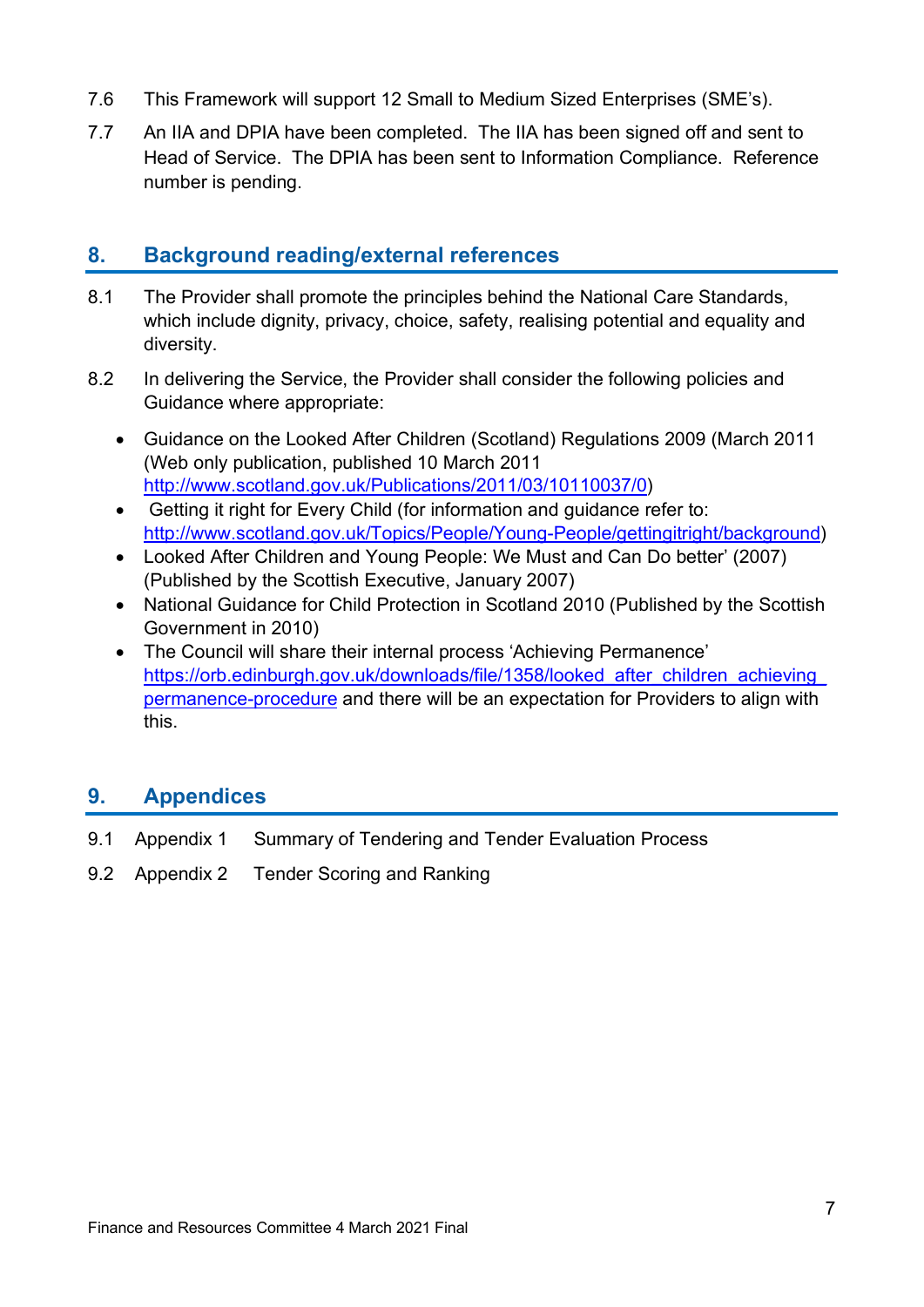### **Appendix 1**

| <b>Contract</b>                                                              | <b>CT2722 Edinburgh Fostering and Continuing Care Framework</b> |                          |  |  |
|------------------------------------------------------------------------------|-----------------------------------------------------------------|--------------------------|--|--|
| <b>Contract Period</b>                                                       | 48 months                                                       |                          |  |  |
| <b>Estimated Total</b><br><b>Contract Value</b><br>(including<br>extensions) | £36,409,000                                                     |                          |  |  |
| Procurement<br>Route Chosen                                                  | <b>Competitive Procedure with Negotiation</b>                   |                          |  |  |
| Contracts to be<br>Awarded                                                   | 16 providers to 5 lots                                          |                          |  |  |
| Price / Quality<br>Split                                                     | <b>Quality 70</b>                                               | Price 30                 |  |  |
|                                                                              | <b>Criteria</b>                                                 | Weighting (%)            |  |  |
| Evaluation                                                                   | Q1. Case Study                                                  | 30%                      |  |  |
| Criterion and<br>Weightings-<br>LOT 1, 2, 3, 4 & 5                           | Q2. Capability and Capacity                                     | 25%                      |  |  |
|                                                                              | Q3. Training                                                    | 15%                      |  |  |
| Common                                                                       | <b>Contract Management</b>                                      | 10%                      |  |  |
| Question<br>Weightings - ALL                                                 | <b>Business Continuity</b>                                      | 5%                       |  |  |
| <b>LOTS</b>                                                                  | <b>Community Benefits</b>                                       | 5%                       |  |  |
|                                                                              | Sustainability                                                  | 5%                       |  |  |
|                                                                              | <b>Fair Works Practice</b>                                      | 5%                       |  |  |
|                                                                              | Zero Hours Contracts & the Living Wage                          | <b>Standard Question</b> |  |  |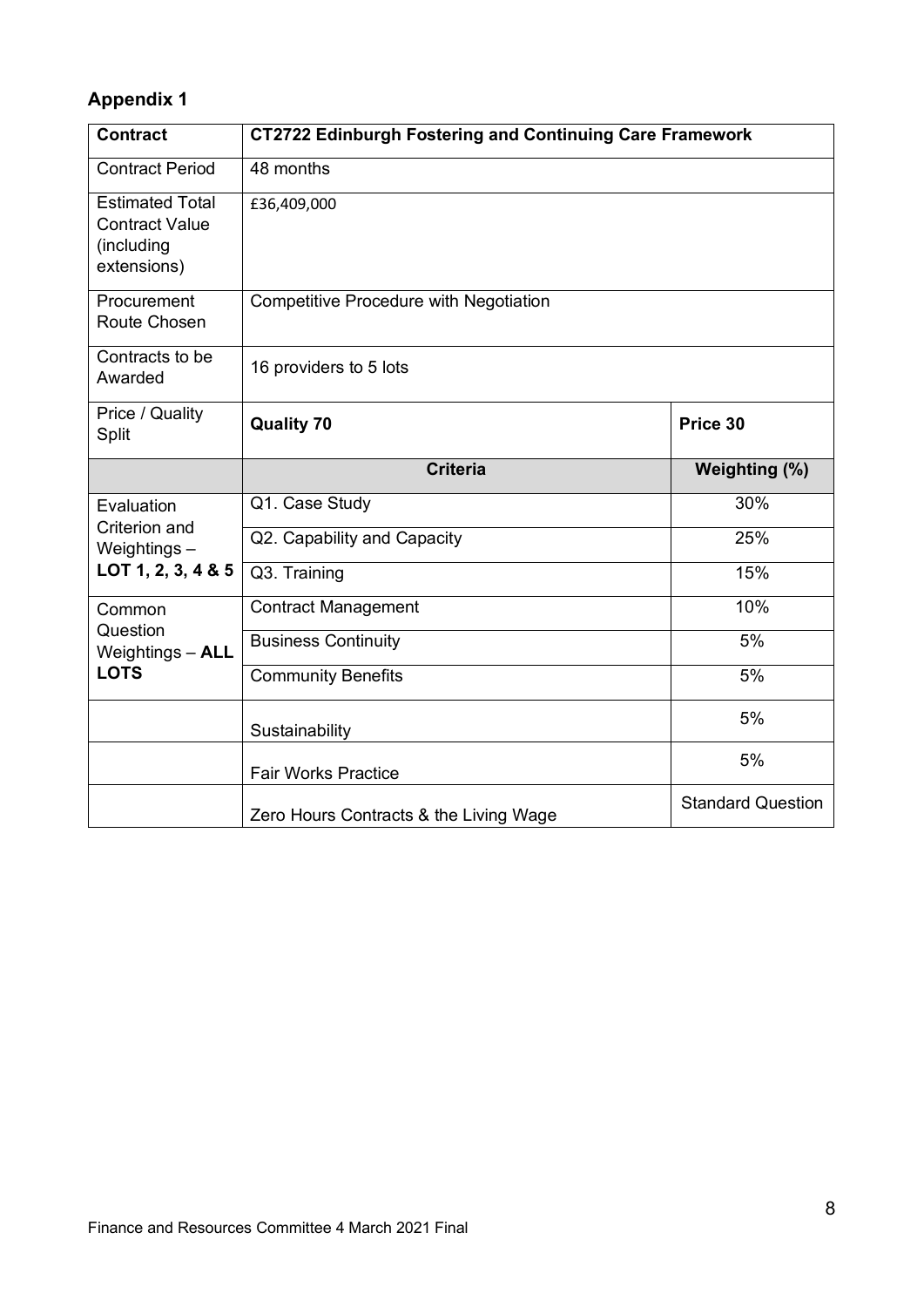#### **Appendix 2**

| Lot 1 Mainstream                                                                         |                                              |                         |                                  |                |
|------------------------------------------------------------------------------------------|----------------------------------------------|-------------------------|----------------------------------|----------------|
| For all contract years                                                                   |                                              | Year 1                  |                                  |                |
| <b>Supplier</b>                                                                          | <b>Quality Tender</b><br><b>Score 70/100</b> | Cost<br>score<br>30/100 | 100% of Tender<br>to Final Score | Rank           |
| <b>National Fostering</b><br><b>Agency (NFA)</b>                                         | 67.4                                         | 29.0                    | 96.4                             | $\mathbf{1}$   |
| <b>Fostering People</b>                                                                  | 63.9                                         | 30.0                    | 93.9                             | $\overline{2}$ |
| <b>Core Assets Scotland</b><br>trading as Foster care<br><b>Associates Scotland Ltd.</b> | 65.3                                         | 26.2                    | 91.5                             | 3              |
| <b>Carolina House Trust</b>                                                              | 65.3                                         | 24.9                    | 90.2                             | $\overline{4}$ |
| <b>Barnardo's</b>                                                                        | 61.1                                         | 27.8                    | 88.9                             | 5              |
| <b>SWIIS Foster Care</b><br><b>Scotland</b>                                              | 59.3                                         | 29.4                    | 88.7                             | $6\phantom{1}$ |
| <b>Fosterplus Scotland</b>                                                               | 62.7                                         | 25.9                    | 88.6                             | $\overline{7}$ |
| <b>TACT Fostering</b>                                                                    | 55.0                                         | 28.3                    | 83.3                             | 8              |
| <b>Fostering Relations</b>                                                               | 57.4                                         | 23.9                    | 81.3                             | 9              |
| <b>Care Visions Fostering</b>                                                            | 47.6                                         | 29.2                    | 76.8                             | 10             |
| <b>FosterCare Connect</b>                                                                | 47.1                                         | 28.1                    | 75.2                             | 11             |
| <b>JMT Fostering</b>                                                                     | 37.6                                         | 23.3                    | 60.9                             | 12             |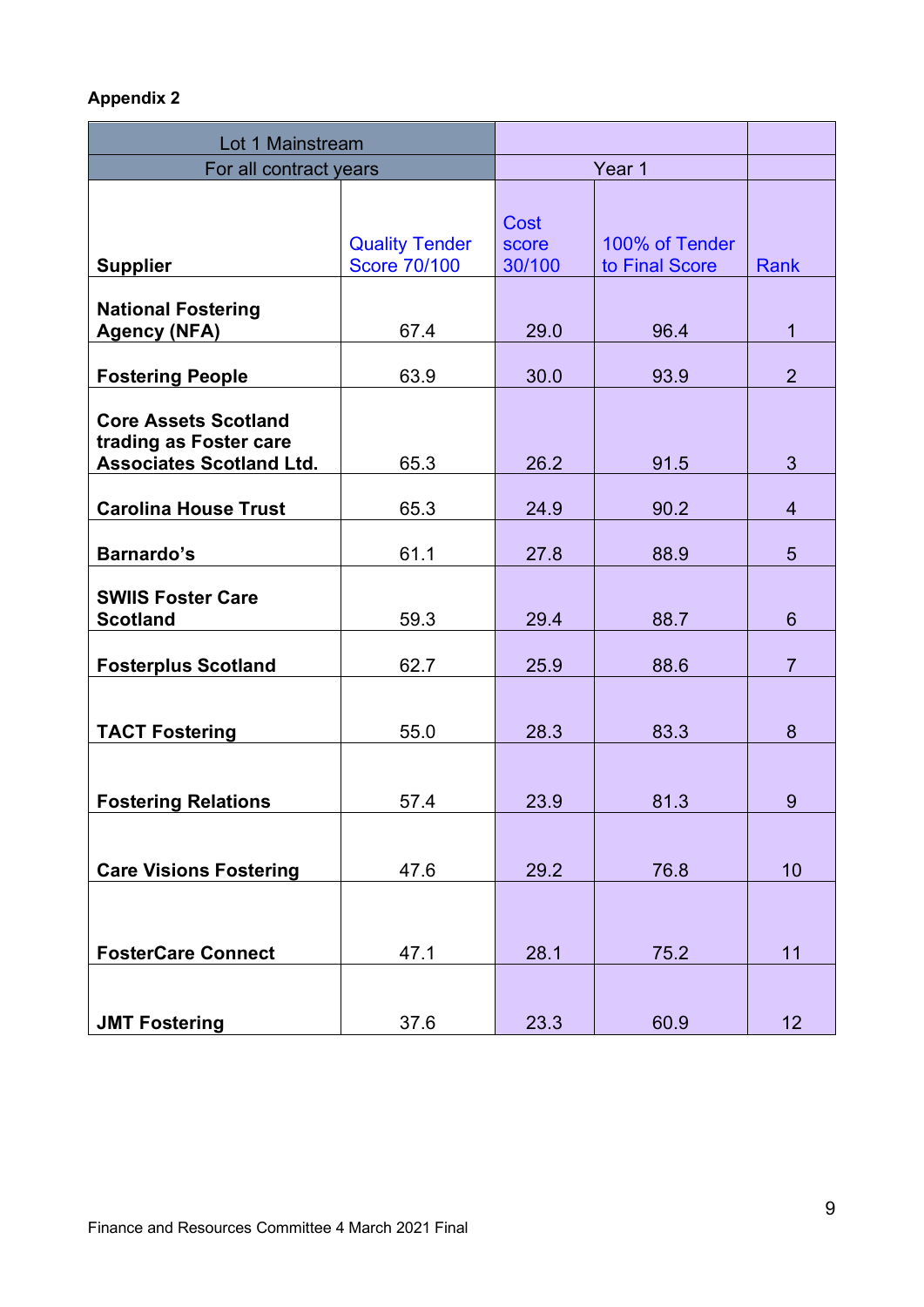| Lot 2 Specialist                                                                                |                                              |                             |                                                   |                         |
|-------------------------------------------------------------------------------------------------|----------------------------------------------|-----------------------------|---------------------------------------------------|-------------------------|
| for all contract years                                                                          |                                              | Year 1                      |                                                   |                         |
| <b>Supplier</b>                                                                                 | <b>Quality Tender</b><br><b>Score 70/100</b> | <b>Cost score</b><br>30/100 | 100% of<br><b>Tender to</b><br><b>Final Score</b> | Ranking                 |
| <b>Barnardo's</b>                                                                               | 63.9                                         | 23.1                        | 87.0                                              | 1                       |
| <b>Action for Children</b>                                                                      | 67.9                                         | 17.3                        | 85.2                                              | $\overline{2}$          |
| <b>Aberlour Childcare Trust</b>                                                                 | 65.5                                         | 16.7                        | 82.2                                              | $\overline{3}$          |
| <b>Carolina House Trust</b>                                                                     | 58.3                                         | 23.3                        | 81.6                                              | $\overline{\mathbf{4}}$ |
| <b>SWIIS Foster Care</b><br><b>Scotland</b>                                                     | 59.5                                         | 20.8                        | 80.3                                              | $5\phantom{1}$          |
| <b>Fostering People</b>                                                                         | 61.3                                         | 18.3                        | 79.6                                              | $6\phantom{1}$          |
| <b>National Fostering</b><br><b>Agency (NFA)</b>                                                | 59.5                                         | 19.4                        | 78.9                                              | $\overline{7}$          |
| <b>Care Visions</b>                                                                             | 48.3                                         | 30.0                        | 78.3                                              | 8                       |
| <b>Fostering Relations</b>                                                                      | 56.2                                         | 19.2                        | 75.4                                              | 9                       |
| <b>Dean and Cauvin Young</b><br><b>People's Trust</b>                                           | 51.3                                         | 23.2                        | 74.5                                              | 10                      |
| <b>Quarriers</b>                                                                                | 52.0                                         | 21.2                        | 73.2                                              | 11                      |
| <b>Fostercare Connect</b>                                                                       | 52.3                                         | 19.6                        | 71.9                                              | 12                      |
| <b>Fosterplus Scotland</b>                                                                      | 53.2                                         | 18.6                        | 71.8                                              | 13                      |
| <b>TACT Fostering</b>                                                                           | 45.7                                         | 25.1                        | 70.8                                              | 14                      |
| <b>Core Assets Scotland</b><br><b>Trading as Foster Care</b><br><b>Associates Scotland Ltd.</b> | 50.9                                         | 17.6                        | 68.5                                              | 15                      |
| <b>JMT Fostering</b>                                                                            | 28.4                                         | 15.2                        | 43.6                                              | 16                      |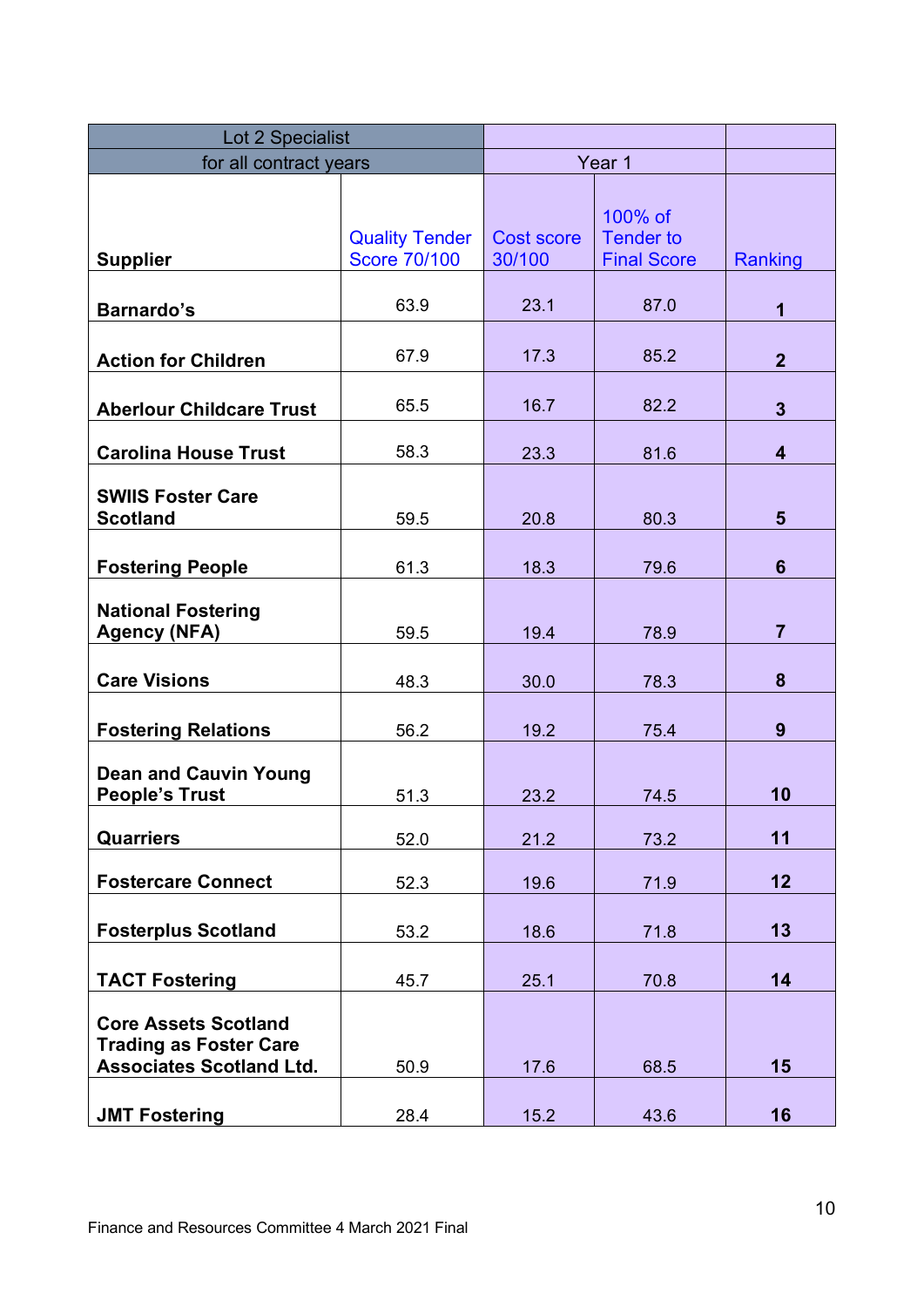| Lot 3a Short breaks (Mainstream)                                                                |                                                    |                             |                                                   |                |
|-------------------------------------------------------------------------------------------------|----------------------------------------------------|-----------------------------|---------------------------------------------------|----------------|
| for all contract years                                                                          | Year 1                                             |                             |                                                   |                |
| <b>Supplier</b>                                                                                 | Quality<br><b>Tender</b><br><b>Score</b><br>70/100 | <b>Cost score</b><br>30/100 | 100% of<br><b>Tender to</b><br><b>Final Score</b> | Ranking        |
| <b>Fostering People</b>                                                                         | 65.3                                               | 30.0                        | 95.3                                              | $\mathbf{1}$   |
| <b>Barnardo's</b>                                                                               | 63.9                                               | 27.8                        | 91.7                                              | $\overline{2}$ |
| <b>Core Assets Scotland</b><br><b>Trading as Foster Care</b><br><b>Associates Scotland Ltd.</b> | 65.45                                              | 26.15                       | 91.6                                              | $\overline{3}$ |
| <b>SWIIS Foster Care Scotland</b>                                                               | 58.1                                               | 29.4                        | 87.5                                              | $\overline{4}$ |
| <b>Fosterplus Scotland</b>                                                                      | 58.8                                               | 25.9                        | 84.7                                              | 5              |
| <b>Carolina House Trust</b>                                                                     | 57.2                                               | 24.9                        | 82.1                                              | $6\phantom{1}$ |
| <b>Care Visions</b>                                                                             | 52.7                                               | 29.2                        | 81.9                                              | $\overline{7}$ |
| <b>TACT Fostering</b>                                                                           | 50.9                                               | 28.3                        | 79.2                                              | 8              |
| <b>The National Fostering</b><br><b>Agency Scotland (NFA)</b>                                   | 53.9                                               | 23.6                        | 77.5                                              | 9              |
| <b>Fostercare Connect</b>                                                                       | 47.3                                               | 28.2                        | 75.5                                              | 10             |
| <b>Fostering Relations</b>                                                                      | 52.0                                               | 20.9                        | 72.9                                              | 11             |
| <b>JMT Fostering</b>                                                                            | 48.3                                               | 23.3                        | 71.6                                              | 12             |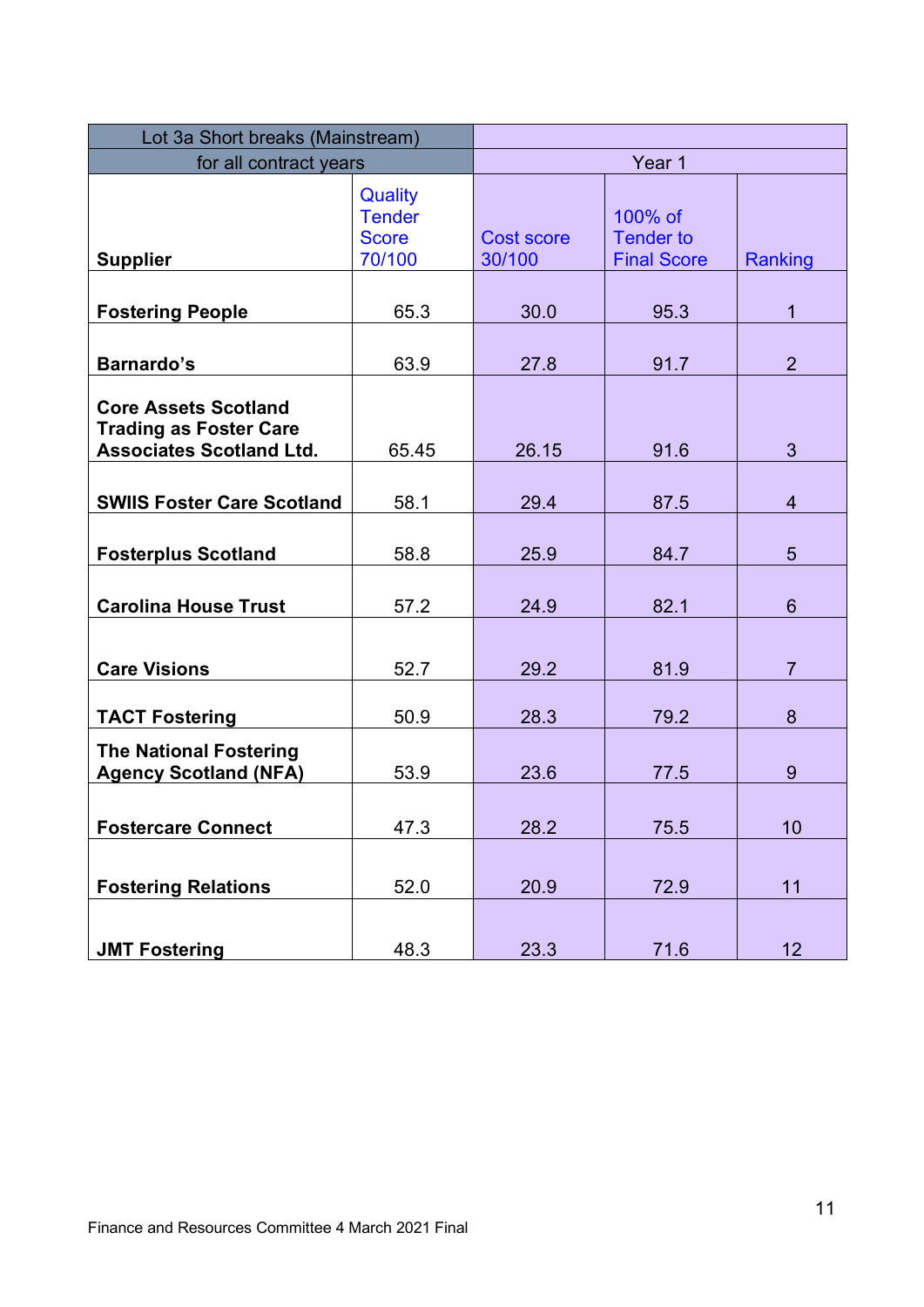| Lot 3b Short Break (Specialist)                                                                 |                                              |                             |                                                   |                |
|-------------------------------------------------------------------------------------------------|----------------------------------------------|-----------------------------|---------------------------------------------------|----------------|
| for all contract years                                                                          | Year 1                                       |                             |                                                   |                |
| <b>Supplier</b>                                                                                 | <b>Quality Tender</b><br><b>Score 70/100</b> | <b>Cost score</b><br>30/100 | 100% of<br><b>Tender to Final</b><br><b>Score</b> | ranking        |
| <b>Barnardo's</b>                                                                               | 63.9                                         | 28.1                        | 92                                                | $\mathbf 1$    |
| <b>Fostering People</b>                                                                         | 65.3                                         | 22.3                        | 87.6                                              | $\overline{2}$ |
| <b>Core Assets Scotland</b><br><b>Trading as Foster Care</b><br><b>Associates Scotland Ltd.</b> | 65.5                                         | 21.4                        | 86.9                                              | 3              |
| <b>Carolina House Trust</b>                                                                     | 57.2                                         | 28.4                        | 85.6                                              | $\overline{4}$ |
| <b>Quarriers</b>                                                                                | 53.4                                         | 30.0                        | 83.4                                              | 5              |
| <b>Fosterplus Scotland</b>                                                                      | 58.8                                         | 22.7                        | 81.5                                              | 6              |
| <b>The National Fostering</b><br><b>Agency Scotland (NFA)</b>                                   | 53.9                                         | 22.7                        | 75.4                                              | $\overline{7}$ |
| <b>Fostering Relations</b>                                                                      | 52.0                                         | 21.3                        | 73.3                                              | 8              |
| <b>Fostercare Connect</b>                                                                       | 47.3                                         | 24.0                        | 71.3                                              | 9              |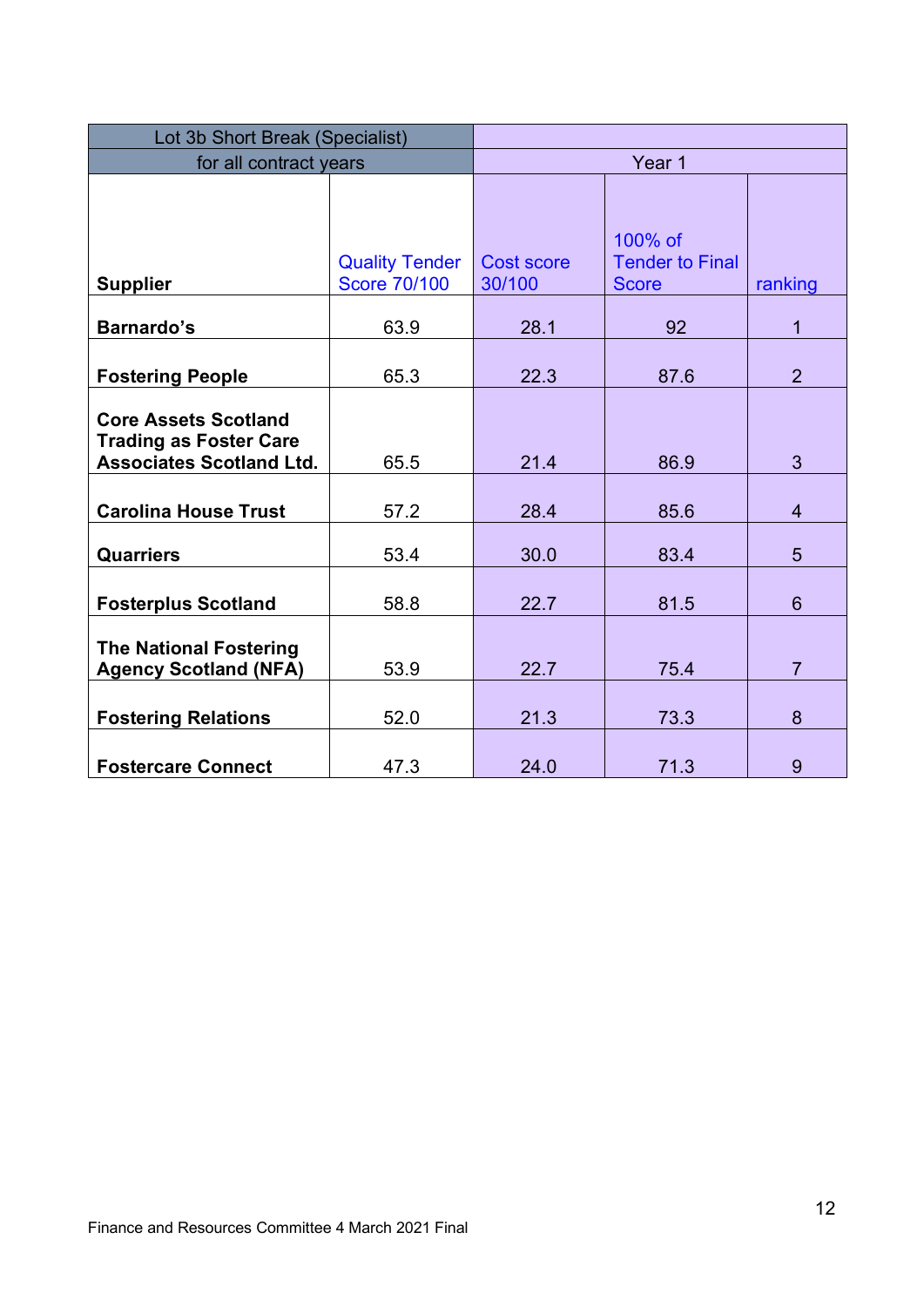| <b>Lot 4 Continuing Care</b>                                                                    |                                              |                             |                                                   |                |
|-------------------------------------------------------------------------------------------------|----------------------------------------------|-----------------------------|---------------------------------------------------|----------------|
| full contract term                                                                              | Year 1                                       |                             |                                                   |                |
| <b>Supplier</b>                                                                                 | <b>Quality Tender</b><br><b>Score 70/100</b> | <b>Cost score</b><br>30/100 | 100% of<br><b>Tender to</b><br><b>Final Score</b> | ranking        |
| <b>The National Fostering</b><br><b>Agency Scotland (NFA)</b>                                   | 64.6                                         | 29.1                        | 93.7                                              | $\mathbf{1}$   |
| <b>Foster Relations</b>                                                                         | 62.8                                         | 27.8                        | 90.6                                              | $\overline{2}$ |
| <b>Barnardo's</b>                                                                               | 63.9                                         | 25.3                        | 89.1                                              | 3              |
| <b>Carolina House</b>                                                                           | 58.8                                         | 29.4                        | 88.2                                              | $\overline{4}$ |
| <b>SWIIS Foster Care Scotland</b>                                                               | 64.8                                         | 22.6                        | 87.4                                              | 5              |
| <b>Action for Children</b>                                                                      | 66.3                                         | 16.1                        | 82.4                                              | $6\phantom{1}$ |
| <b>Fosterplus Scotland</b>                                                                      | 52.3                                         | 30.0                        | 82.3                                              | $\overline{7}$ |
| <b>Core Assets Scotland</b><br><b>Trading as Foster Care</b><br><b>Associates Scotland Ltd.</b> | 52.2                                         | 30.0                        | 82.2                                              | 8              |
| <b>Dean and Cauvin Trust</b>                                                                    | 55.0                                         | 26.6                        | 81.6                                              | 9              |
| <b>Fostercare Connect</b>                                                                       | 57.8                                         | 17.0                        | 74.8                                              | 10             |
| <b>Care Visions</b>                                                                             | 48.5                                         | 25.5                        | 74.0                                              | 11             |
| <b>TACT Fostering</b>                                                                           | 45.5                                         | 23.8                        | 69.3                                              | 12             |
| <b>Quarriers</b>                                                                                | 56.9                                         | 12.1                        | 69.0                                              | 13             |
| <b>JMT Fostering</b>                                                                            | 39.0                                         | 25.2                        | 64.2                                              | 14             |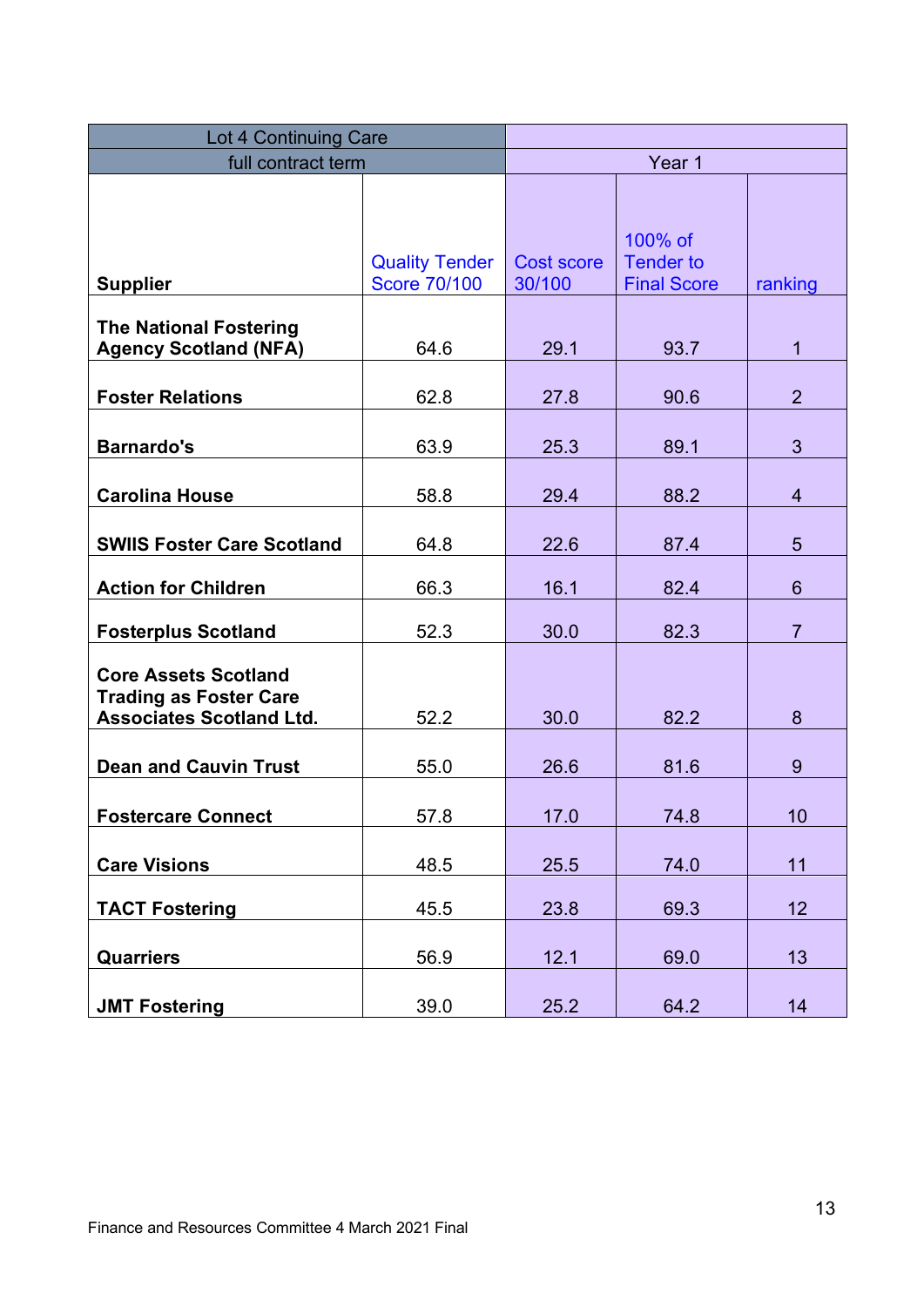| Lot 5a Permanency (Mainstream)                                                           |                                                    |                             |                                                   |                |
|------------------------------------------------------------------------------------------|----------------------------------------------------|-----------------------------|---------------------------------------------------|----------------|
| for full contract term                                                                   |                                                    | Year 1                      |                                                   |                |
| <b>Supplier</b>                                                                          | Quality<br><b>Tender</b><br><b>Score</b><br>70/100 | <b>Cost score</b><br>30/100 | 100% of<br><b>Tender to</b><br><b>Final Score</b> | ranking        |
| <b>The National Fostering Agency</b><br><b>Scotland (NFA)</b>                            | 67.4                                               | 29.1                        | 96.5                                              | 1              |
| <b>Fostercare Connect</b>                                                                | 66.0                                               | 28.2                        | 94.2                                              | $\overline{2}$ |
| <b>Core Assets Scotland Trading</b><br>as Foster Care Associates<br><b>Scotland Ltd.</b> | 68.3                                               | 25.5                        | 93.8                                              | 3              |
| <b>SWIIS Foster Care Scotland</b>                                                        | 64.8                                               | 28.0                        | 92.8                                              | $\overline{4}$ |
| <b>Barnardo's</b>                                                                        | 63.9                                               | 27.1                        | 91.0                                              | 5              |
| <b>Fostering Relations</b>                                                               | 69.9                                               | 23.5                        | 90.4                                              | 6              |
| <b>Fosterplus Scotland</b>                                                               | 61.8                                               | 26.1                        | 87.9                                              | $\overline{7}$ |
| <b>TACT Fostering</b>                                                                    | 55.7                                               | 26.9                        | 82.6                                              | 8              |
| <b>Carolina House Trust</b>                                                              | 52.0                                               | 26.4                        | 78.4                                              | 9              |
| <b>Dean and Cauvin Trust</b>                                                             | 52.5                                               | 24.5                        | 77.0                                              | 10             |
| <b>Care Visions</b>                                                                      | 44.5                                               | 28.1                        | 72.6                                              | 11             |
| <b>JMT Fostering</b>                                                                     | 47.3                                               | 22.2                        | 69.4                                              | 12             |
| <b>St. Andrews</b>                                                                       | 38.0                                               | 30.0                        | 68                                                | 13             |